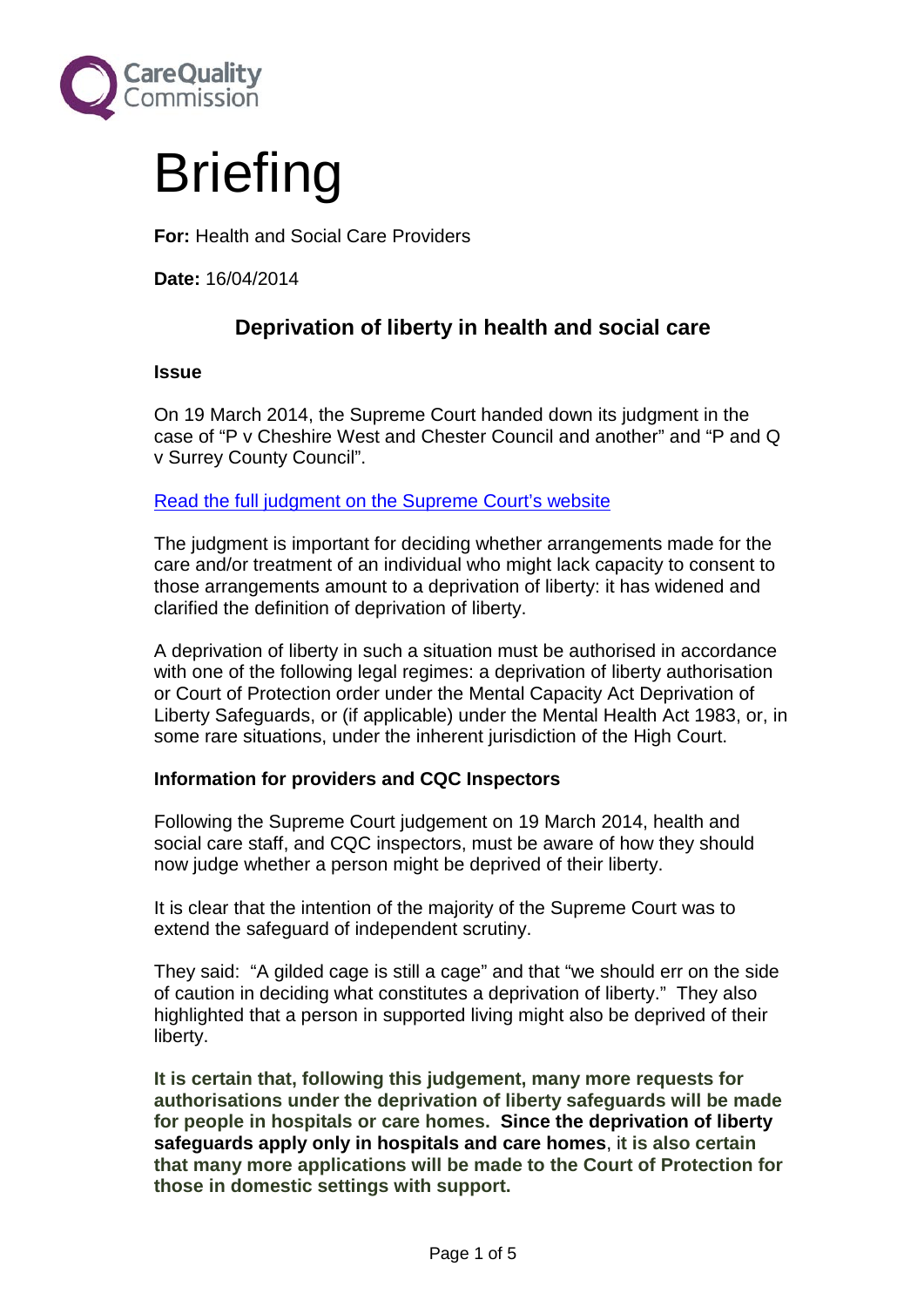The deprivation of liberty safeguards code of practice lists the factors which may indicate a deprivation of liberty: these are still relevant but must now be read in the light of this decision of the Supreme Court.

[Read the deprivation of liberty safeguards](http://webarchive.nationalarchives.gov.uk/20130107105354/http:/www.dh.gov.uk/en/Publicationsandstatistics/Publications/PublicationsPolicyAndGuidance/DH_085476) code of practice

**The Supreme Court has now confirmed that there are** *two key questions* **to ask:** 

**Is the person subject to continuous supervision and control***? It is still not clear what exactly this means: but the three cases in the Annex to this guidance show how wide the definition appears to be.* 

# **AND**

**Is the person free to leave?** *The person may seem happy to stay, but the issue is about how staff would react if the person did try to leave or if relatives/friends asked to remove them permanently.*

It is now clear that if a person lacking capacity to consent to the arrangements is subject both to **continuous supervision and control** *and* **not free to leave,** they are deprived of their liberty.

It may not be a deprivation of liberty, although the person is not free to leave, if the person is not supervised or monitored all the time and is able to make decisions about what to do and when, that are not subject to agreement by others.

The Supreme Court ruled that the following factors **are not relevant to whether or not someone is deprived of their liberty**:

- 1. the person's compliance or happiness or lack of objection;
- 2. the suitability or relative normality of the placement (after comparing the person's circumstances with another person of similar age and condition); or
- 3. the reason or purpose leading to a particular placement

though of course all these factors are still relevant to whether or not the situation is in the person's best interests, and should be authorised.

If a provider suspects, from the initial care plan or prior knowledge of the person, that someone coming in to their care may be deprived of liberty, the authorisation should be in place before the person arrives. It protects the person's rights; it does not mean they have to restrict the person's freedoms unless they have to do so in the person's best interests.

Whenever a person might lack the mental capacity to make their own decisions about care or treatment, providers must work within the principles of the Mental Capacity Act, for example by doing everything possible to empower people to make as many decisions for themselves as they can.

Care plans for people lacking mental capacity to agree to arrangements for their care or treatment should show evidence of best interests decision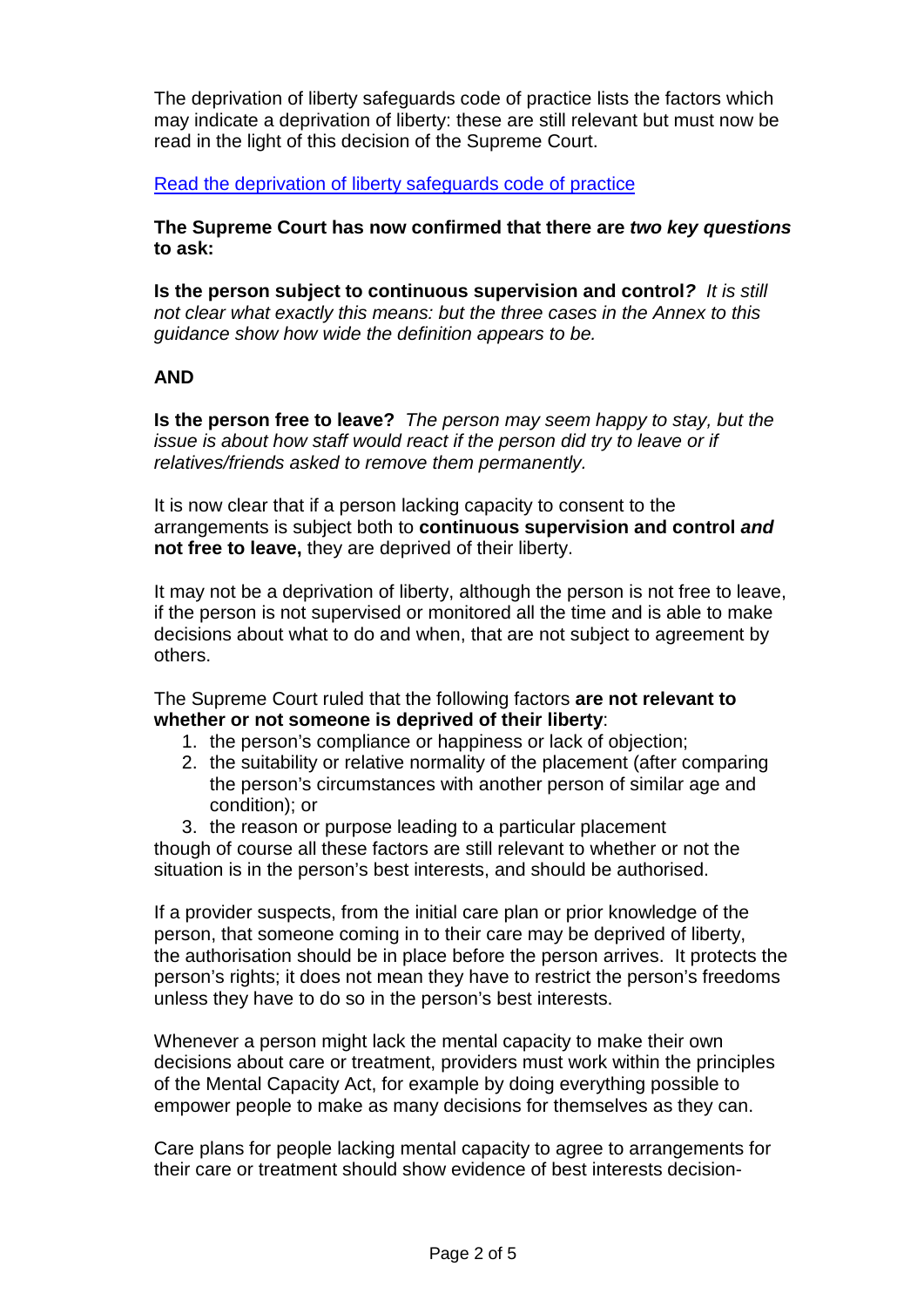making in accordance with the Mental Capacity Act, based on decisionspecific capacity assessments.

In particular, providers should ensure that restrictions on the freedom of anyone lacking capacity to consent to them are proportionate to the risk and seriousness of harm to that person, and that no less restrictive option can be identified. Useful guidance on care planning within an empowering ethos is available in the Mental Capacity Act main code of practice.

# [Read the MCA code of practice on the Ministry](http://www.justice.gov.uk/protecting-the-vulnerable/mental-capacity-act) of Justice website

# **Points to note, arising from this judgement:**

**(***1) Widening of scope:* The annex to this guidance gives a short account of the cases that were considered by the Supreme Court. These clarify for providers of care to people with learning disabilities the sort of situations that now may come within the definition of deprivation of liberty, but which might not have been recognised as such before the Supreme Court judgement. It is clear, however, from the way the deprivation of liberty safeguards are used already, that the many of the people who might be deprived of their liberty in their own best interests are older people, often in care homes (currently about 75% of all authorisation requests). Following this judgement, more older people at risk of deprivation of liberty are likely to be identified in domestic settings such as supported living or extra-care housing. They are living with dementia or with acquired brain injury, for example from a stroke, or with neurological conditions such as Parkinson's disease or Huntington's disease; they often have complex health and care needs.

A typical situation that might now fall within the expanded definition of deprivation of liberty is that of an older person with dementia, living at home with considerable support. Staff monitor her well-being continuously at home because she forgets to eat, is unsafe in her use of appliances, and leaves the bath taps running; she is accompanied whenever she leaves her home because she forgets where she lives and is at risk of road accidents or abuse from others. She shows no sign of being unhappy or wanting to live elsewhere, but, in her best interests, she would not be allowed to leave to go and live somewhere else even if she wanted to.

(2) *What is relevant to identifying a deprivation of liberty:* It is essential to separate the question of whether restrictions amount to a deprivation of liberty, in terms of the new Supreme Court test above, from whether staff actions are necessary, proportionate, and in the person's best interests. The former determines whether the situation must be assessed independently: the latter are crucial to deciding whether it will be authorised as being in the person's best interests. The most important step for providers who suspect that they may be depriving someone of their liberty is to reduce restraint and any restriction on the person's freedoms wherever possible.

(*3) In a hospital or care home*: where it seems likely that a person is being deprived of their liberty, and this seems to be in the person's best interests, a referral to the Local Authority deprivation of liberty safeguards team should be made by the provider. If they have not done so even after prompting, a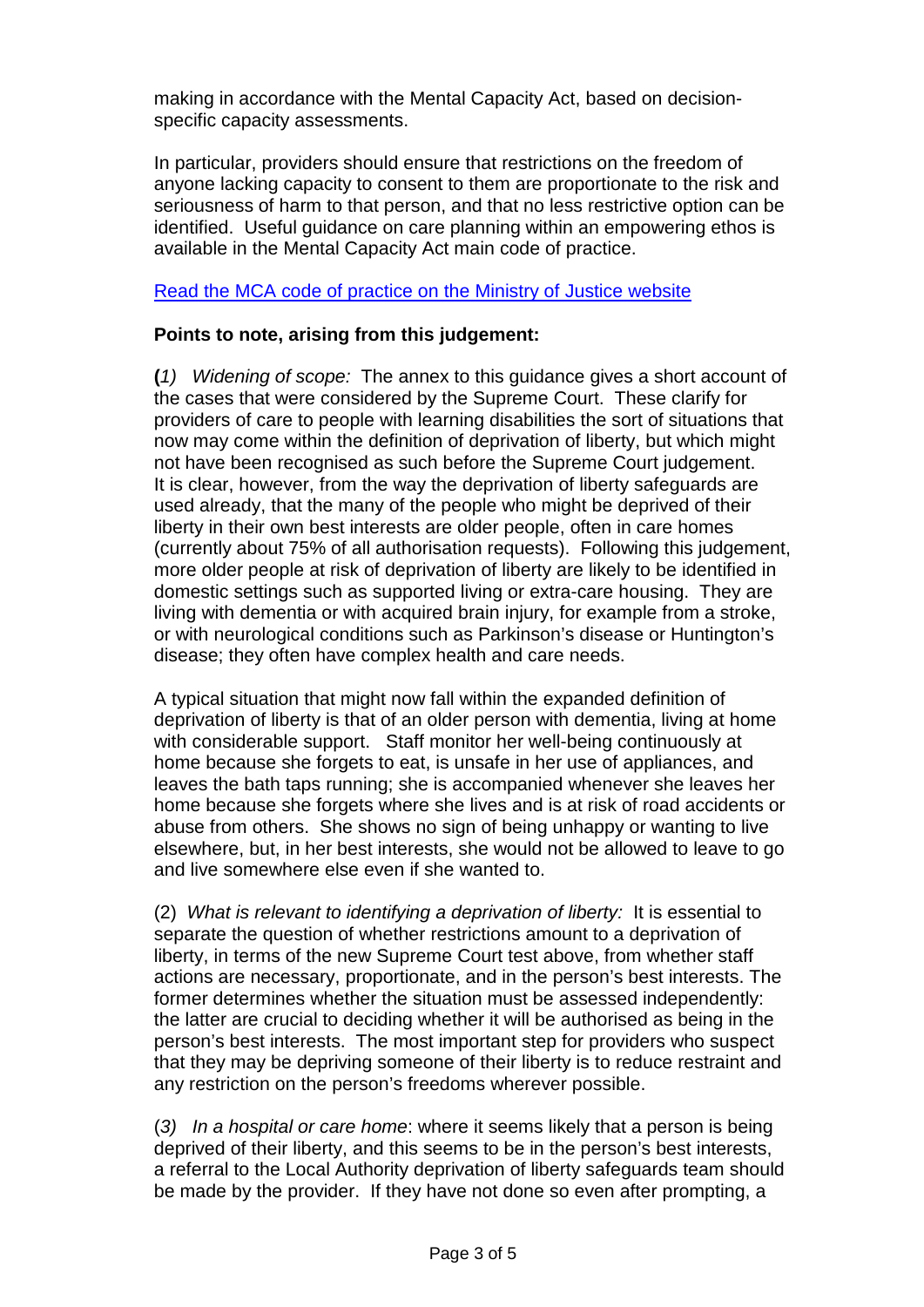third party, such as a CQC inspector, can contact the local authority directly. If it is apparent that a person lacking capacity to consent to a forthcoming admission to hospital or a care home might be deprived of their liberty, the provider must seek the authorisation in advance of that admission wherever possible.

(4) *In a psychiatric inpatient setting*, clinical staff may want to review the situation of all informal patients who lack mental capacity to consent to admission, and consider if they are deprived of their liberty. If they are at risk of being deprived of their liberty, the first step is to scrutinise the care plan to see if this could be safely altered to reduce the restrictions so there is no longer a deprivation of liberty. If this is not possible then the provider must decide between using the Mental Health Act and the MCA deprivation of liberty safeguards to protect the person's rights. The criteria for deciding between these have not been changed by this judgement. Professionals should not assume one regime is "less restrictive" than the other. It is the care plan which imposes the restrictions, not the procedural safeguards that are required if these restrictions amount to a deprivation of liberty.

(5) *For all other settings*, such as supported living, adult placement/shared lives or domiciliary care, the deprivation of liberty safeguards cannot be used, so an application must be made to the Court of Protection.

In these settings, care providers (where appropriate, with local authority care managers) should examine the situation of people who lack the mental capacity to agree to their living arrangements, to see if they appear to be deprived of their liberty in the light of the Supreme Court judgement. They may wish to seek legal advice, and liaise with the commissioners of the service, if they think they might be depriving someone of their liberty and cannot find a less restrictive option for providing care or treatment.

#### **While this is happening, they must continue to provide care and attention to the person.**

(6) *CQC inspectors* must continue to expect providers to work within the law. Inspectors remain an important safeguard of the rights of vulnerable people who use services, and always have the right and duty to take action as they see fit to ensure this. In the very short term, however, while waiting for further national guidance, it will in many situations be sufficient evidence of providers' attempts and intention to work within the changes brought in by the Supreme Court judgement if they can demonstrate that they are:

- aware of the outline of the judgement, hence reviewing (where appropriate, with care managers or commissioners of their services) situations that might now be brought into the widened definition of deprivation of liberty. The purpose of this review is to assess if the restrictions can safely be reduced or the person's capacity enhanced so that they can make relevant decisions for themselves; *and*
- in discussion with commissioners of services, and as appropriate either liaising with the local authority supervisory body for the deprivation of liberty safeguards or seeking legal advice, as to how to ensure the protection of the human rights of vulnerable people who use services.